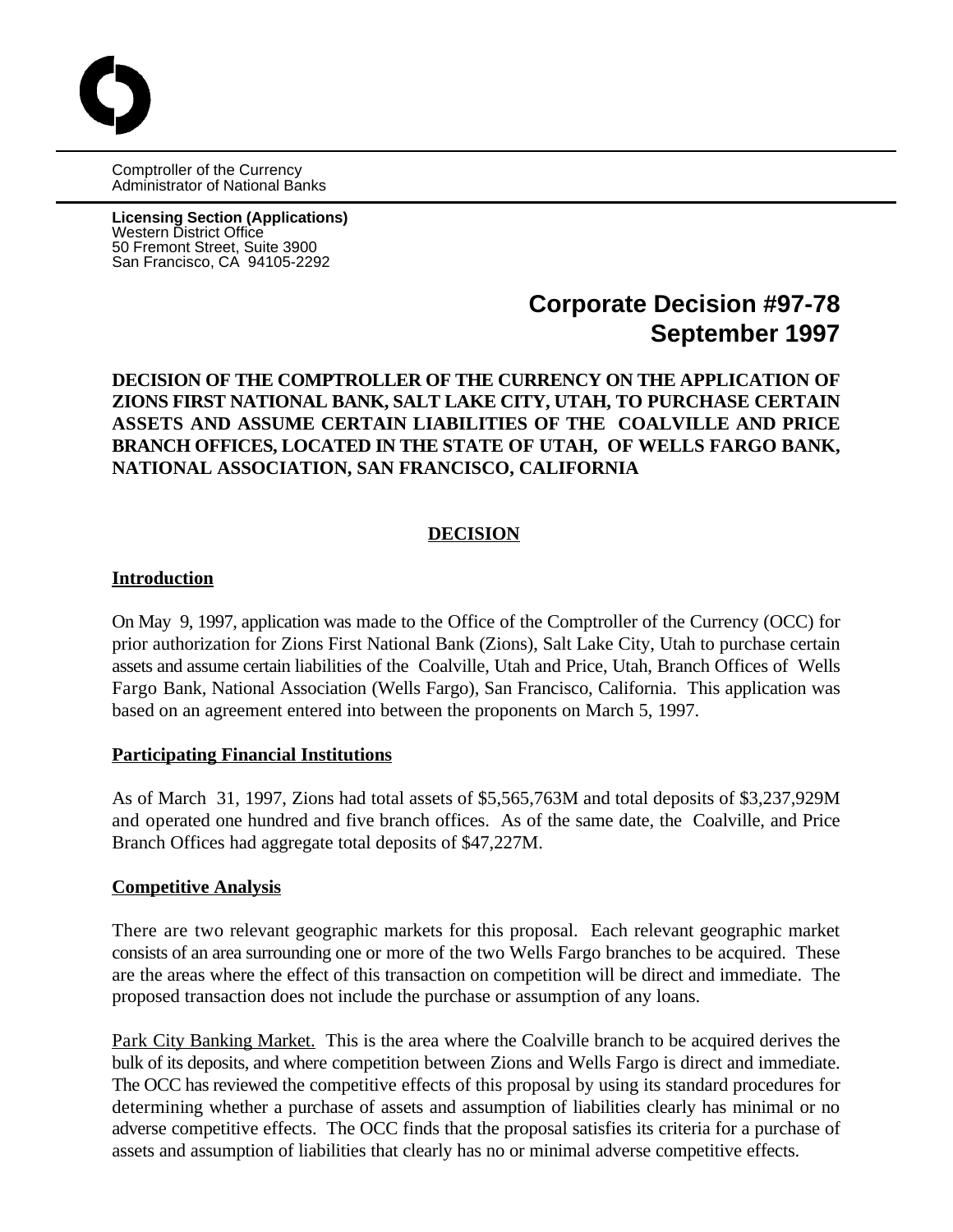Price Banking Market. This is the area where the Price branch to be acquired derives the bulk of its deposits, and where competition between Zions and Wells Fargo is direct and immediate. Zions is the largest institution with approximately forty-six percent share of the market's total deposits. Upon consummation of this transaction, Zions would obtain approximately sixty-two percent share of the market's total deposits. Zions has committed to the Department of Justice (hereinafter, "DOJ") and to the OCC to divest of this branch within 180 days of the closing of the Price branch purchase, to a competitively suitable purchaser as determined by the DOJ and the OCC. In the event that Zions is unsuccessful in completing the sale of the Price branch within 180 days of the subject branch purchase, the Price branch shall be transferred to an independent trustee for sale. Therefore, the purchase and assumption will not have adverse effect on competition in the Price Banking Market.

The OCC received a comment on the competitive effects of the proposed transaction from one commenter. The commenter indicates that this and a related application should be denied on antitrust grounds since the HHI Index exceeds thresholds used by the DOJ. However, as the protestant points out, the Park City market's HHI Index is not over DOJ threshold levels. Further, the proposed divestiture in the Price market will replace any lost competition in that market. Therefore, both the OCC and the DOJ have reviewed the impact and concluded that the application presents no significant anti-competitive effects.

# **Banking Factors**

The Bank Merger Act requires the OCC to consider "...the financial and managerial resources and future prospects of the existing and proposed institutions, and the convenience and needs of the community to be served." We find that the financial and managerial resources of Zions do not raise significant concerns that would cause the application to be disapproved.

# **Community Reinvestment Act**

A review of the record of this application and other information available to the OCC as a result of its regulatory responsibilities has revealed no evidence that the applicants' records of helping to meet the credit needs of their communities, including low-and moderate-income neighborhoods is less than satisfactory.

# **Convenience and Needs**

The acquisition by Zions will not result in any significant adverse impact on the convenience and needs for the residents and businesses of the communities where the branch offices are located. Zions will continue to offer comparable financial services and credit products that were offered by Wells Fargo.